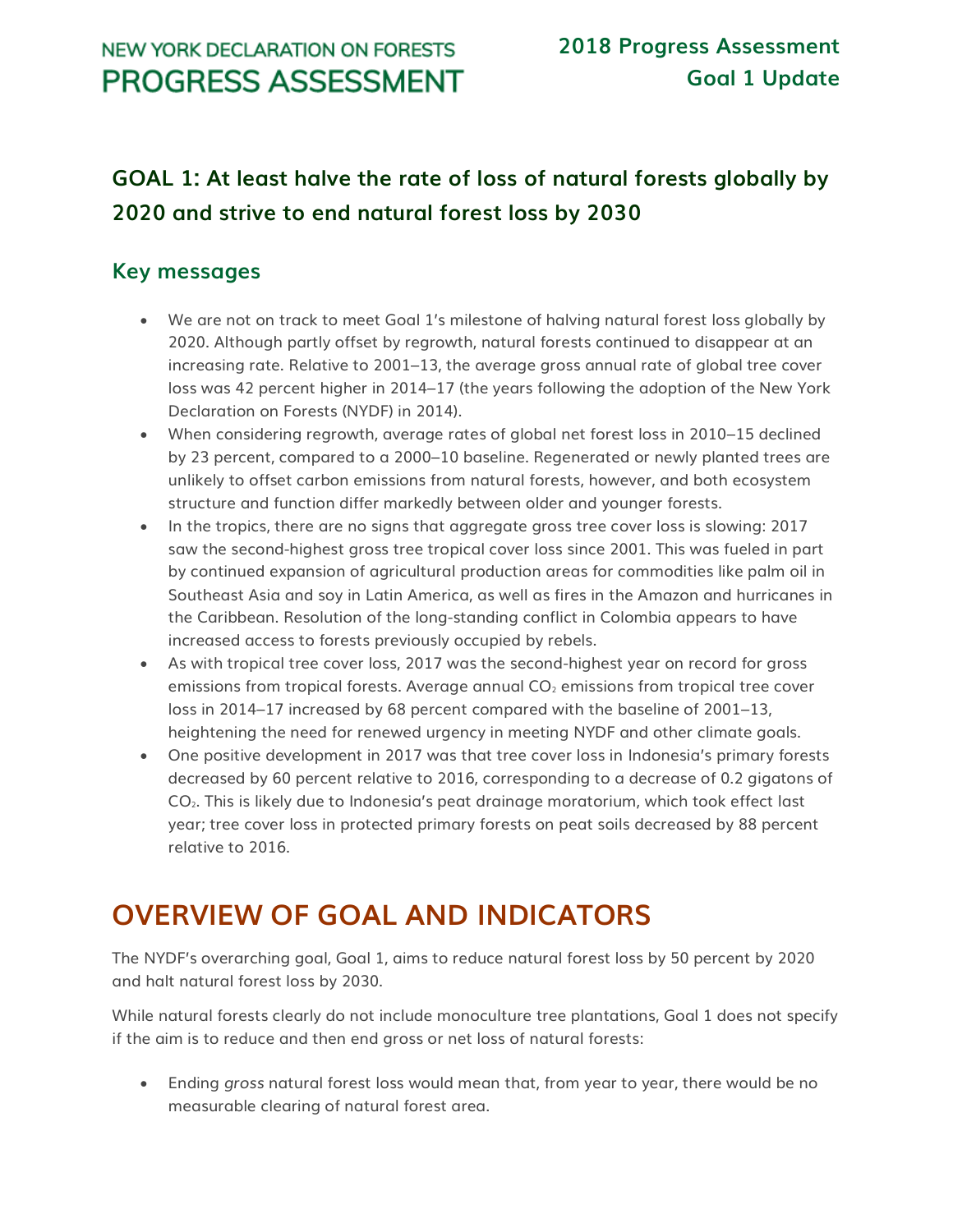• Ending *net* natural forest loss would mean that the measurable area of natural forest regeneration/reforestation would be equal to or greater than the measurable area of gross natural forest loss over a specified time period.

To assess progress toward Goal 1, despite uncertainties and limitations, we used two global data sets as proxies for forest area monitoring to show trends. We used data from Hansen and others from 2013, updated through the year 2017 by Global Forest Watch (GFW) $\mu$  for Indicator 1.1 and data from the Food and Agriculture Organization of the United Nations' (FAO) Global Forest Resources Assessment<sup>[\[2\]](http://forestdeclaration.org/goal/goal-1/#_edn2)</sup> for Indicator 1.2. Key differences between these two sources of global data are outlined in the *[2015 NYDF Progress Assessment](http://forestdeclaration.org/wp-content/uploads/2015/10/NYDF-Progress-Report.pdf)*. In last year's *[NYDF Progress](http://forestdeclaration.org/wp-content/uploads/2018/08/goal_1-stop_forest_loss%E2%80%93forest_declaration.pdf)  [Assessment](http://forestdeclaration.org/wp-content/uploads/2018/08/goal_1-stop_forest_loss%E2%80%93forest_declaration.pdf)*, we added Indicator 1.3 as an additional proxy for monitoring tropical deforestation and associated emissions based on an analysis by Zarin and others in 2016. For this year's assessment, we updated their analysis through the year 2017.<sup>[\[3\]](http://forestdeclaration.org/goal/goal-1/#_edn3)</sup> The proxy indicators are outlined in Table 1.

#### **Table 1. Criterion and indicators to track Goal 1**

| <b>CRITERION</b>       | <b>INDICATOR</b>                                                                                                                                                                                                    |
|------------------------|---------------------------------------------------------------------------------------------------------------------------------------------------------------------------------------------------------------------|
| 1. Rate of forest loss | 1.1 Annual global gross forest/tree cover loss (ha)<br>1.2 Annual global net natural forest/tree cover change (ha)<br>1.3 Annual tropical forest loss (ha) and associated carbon emissions<br>(Mt CO <sub>2</sub> ) |

# **FINDINGS**

### **Criterion 1: Rate of forest loss**

### **Indicator 1.1: Annual gross tree cover loss**

If we consider natural forest loss to be gross tree cover loss, then satellite-based measurements indicate that we are not on track to meet the goal of halving natural forest loss globally by 2020. The global annual rate of gross tree cover loss rose by 42 percent in 2014 to 2017 compared to the 2001 to 2013 baseline (Figure 1). Global tree cover loss in 2017 was the second-highest since measurements began in the year 2000, and just one percent lower than the highest year (2016).

### **Indicator 1.2: Annual net forest change**

If natural forest regrowth is counted as offsetting natural forest clearing, then the annual net loss of natural forest appears to be declining after peaking at 9.7 million hectares in 2005 (see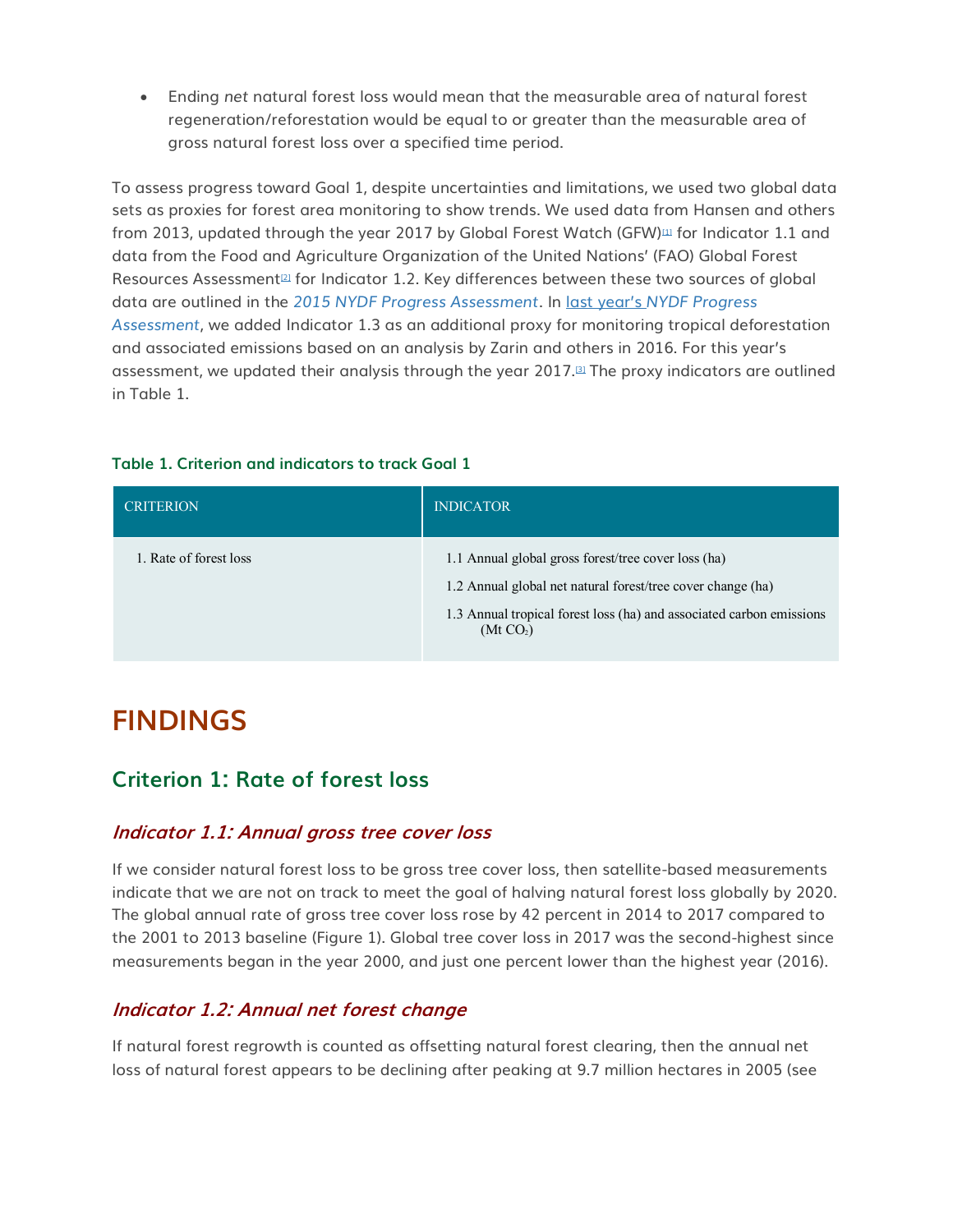Figure 1).[\[4\]](http://forestdeclaration.org/goal/goal-1/#_edn4) Compared to a 2000 to 2010 baseline period, average rates of net forest loss in 2010 to 2015 declined by 23 percent.





Source: Hansen, M. C., Potapov, P. V., Moore, R., Hancher, M., Turubanova, S. A., Tyukavina, A. et al. (2013). [Tree Cover Loss](http://data.globalforestwatch.org/datasets/63f9425c45404c36a23495ed7bef1314)  [\(Hansen/UMD/Google/USGS/NASA\).](http://data.globalforestwatch.org/datasets/63f9425c45404c36a23495ed7bef1314) Global Forest Watch database.; Food and Agriculture Organization of the United Nations. (2015). *[Global forest resources assessment 2015](http://www.fao.org/forest-resources-assessment/past-assessments/fra-2015/en/)*. Rome: FAO.

Note: For the Hansen/Global Forest Watch estimates, the line represents the default crown cover threshold of 30 percent. For FAO, the line represents a crown cover threshold of 10 percent.

#### **Indicator 1.3: Gross tropical tree cover loss and associated carbon emissions**

In the tropics, rates of gross tree cover loss and associated carbon emissions are increasing. Gross tree cover loss in tropical countries totaled 14.2 million hectares, with associated emissions of 4.6 gigatons of  $CO<sub>2</sub>$  in 2017.<sup>[\[5\]](http://forestdeclaration.org/goal/goal-1/#_edn5)</sup> Although tropical tree cover loss was lower in 2017 than in 2016 (the highest year yet), it was 34 percent higher, and emissions were 36 percent higher, than in the next-highest year, 2014. Moreover, based on an updated analysis<sup>[\[6\]](http://forestdeclaration.org/goal/goal-1/#_edn6)</sup> of Zarin and others, average annual emissions from tropical tree cover loss over 2014 to 2017 were 68 percent higher than over the historical average benchmark period of 2001 to 2013. Relative emissions in Africa increased the most on a percentage basis between these two periods, followed by Asia and Latin America (Figure 2, Figure 3). One positive development in 2017 was that tree cover loss in Indonesia's primary forests decreased by 60 percent relative to 2016, corresponding to a decrease of 0.2 gigatons of CO $_2$ . $\scriptstyle\rm\scriptstyle II$  This is likely due in part to Indonesia's peat drainage moratorium, which took effect last year; tree cover loss in protected primary peat swamp forests decreased by 88 percent relative to 2016.

#### **Figure 2. Average annual emissions from tropical tree cover loss, in megatons of CO2**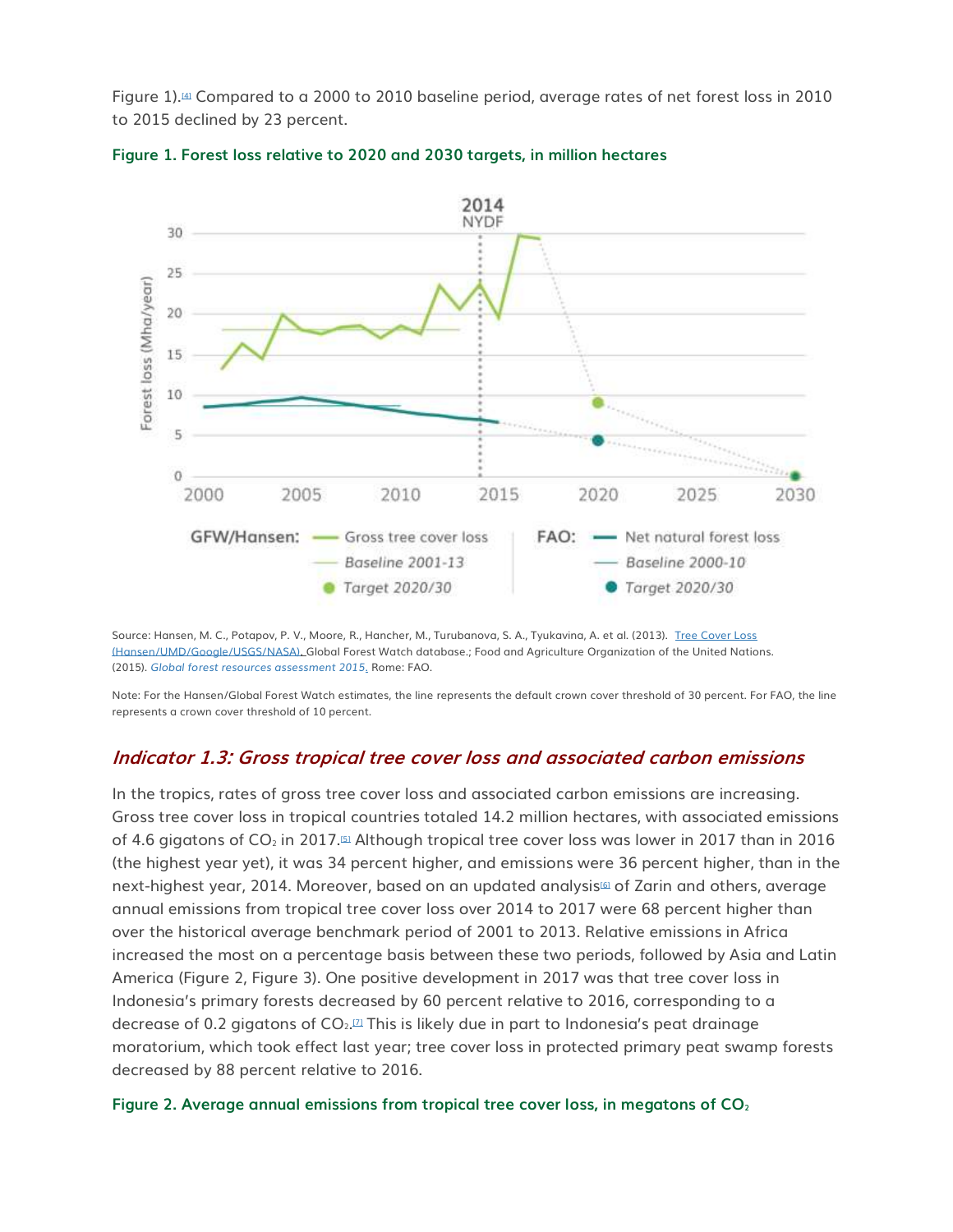

Source: World Resources Institute analysis based on data provided by University of Maryland, the Woods Hole Research Center, and Global Forest Watch.

Note: Analysis includes forests with greater than 25 percent tree cover density.





Source: World Resources Institute analysis based on data from University of Maryland/Global Forest Watch.

Note: Negative values represent decreases in emissions.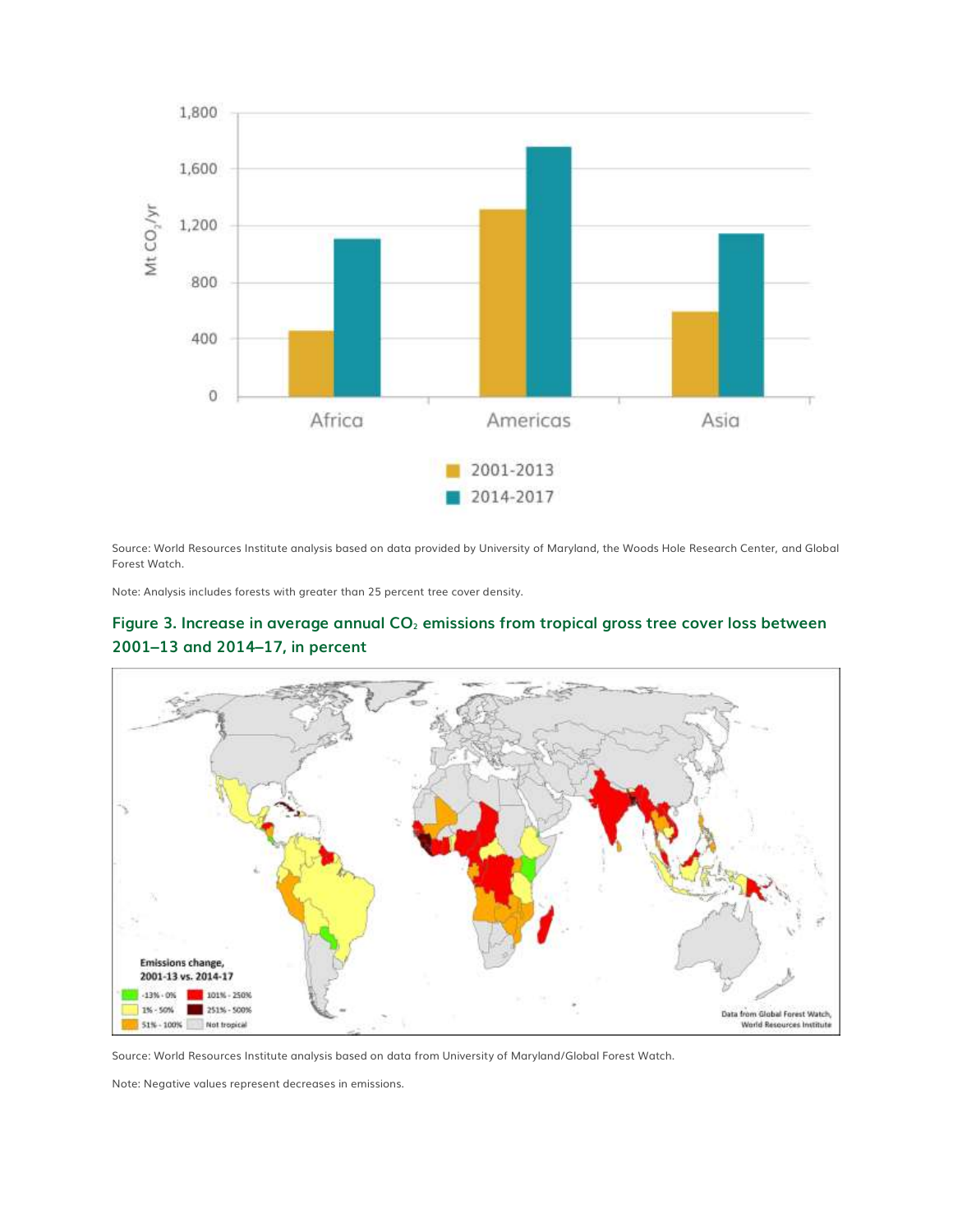Average annual emissions from gross tree cover loss increased in over 70 tropical forested countries in 2014 to 2017 compared with the 2001 to 2013 baseline (see Figure 3). Some of the largest percent increases in forest loss occurred in West Africa; for example, of the 10 countries[\[8\]](http://forestdeclaration.org/goal/goal-1/#_edn8) with the greatest percent increases in tree cover loss, seven were in Africa (six of which were in West Africa), two were in the Caribbean, and one was in Asia.[\[9\]](http://forestdeclaration.org/goal/goal-1/#_edn9) Paraguay was the only sizeable forested country with lower average annual emissions in the last four years compared with the baseline period. The almost universal increase in tropical tree cover loss and emissions heightens the urgency for redoubling efforts to meet NYDF and other climate goals.

## **Data developments**

There is still no globally consistent data source that estimates the extent or rate of loss of natural forests worldwide, but several new data developments are underway that are making progress toward addressing this limitation.

- **Mapping global plantations**. Global Forest Watch is compiling and synthesizing the best available spatial information on the extent and geographic location of the world's planted forests and agricultural tree crops into a global Spatial Database of Planted Trees (SDPT). This mapping effort will allow GFW to report more confidently on areas of tree cover change in natural forests. The map can be used to track national and global progress toward major international commitments related to forests, climate, and biodiversity. The SDPT will continually evolve and improve as new data are produced by governments and independent researchers. Version 1.0 of the database is expected to be published in October 2018.
- **Thirty-four countries submit "forest reference levels" to the United Nations Framework Convention on Climate Change**. Over the last 10 years, significant progress in forest area change monitoring has been made across many developing countries, driven largely by increased donor support in the REDD+ context.[\[10\]](http://forestdeclaration.org/goal/goal-1/#_edn10) This is reflected by the increasing number of countries developing and/or submitting for international review their forest reference emission levels, which include estimates of historical deforestation and emissions from deforestation. By early 2018, 38 reference levels had been submitted from 34 countries. Comparing global and national approaches to estimating deforestation rates in these countries, Harris and others $\mu$  found in 2018 that the gross tree cover loss data of Hansen and others represent a reasonably accurate, unbiased, and consistent way to monitor deforestation across tropical REDD+ countries.
- **Tracking global tree cover gain.** While the Global Forest Watch platform currently reports only gross tree cover loss on an annual basis, forthcoming data on global gross tree cover gain, scheduled for release by GFW in the coming year, will allow for the annual monitoring of regrowth and re-establishment of the tree canopy. As a precursor to this data product, in August 2018, Song and others published an analysis showing that over 35 years from 1982 to 2016, there was a global net gain in tree cover resulting from a net loss in the tropics being outweighed by a net gain outside the tropics.<sup>[\[12\]](http://forestdeclaration.org/goal/goal-1/#_edn12)</sup>This result is contrary to the prevailing view that forest area has declined globally, as reported by the FAO. The authors acknowledge definitional differences between their tracking of "tree cover" and the FAO's reporting of "forests," though Song and others' finding on gross